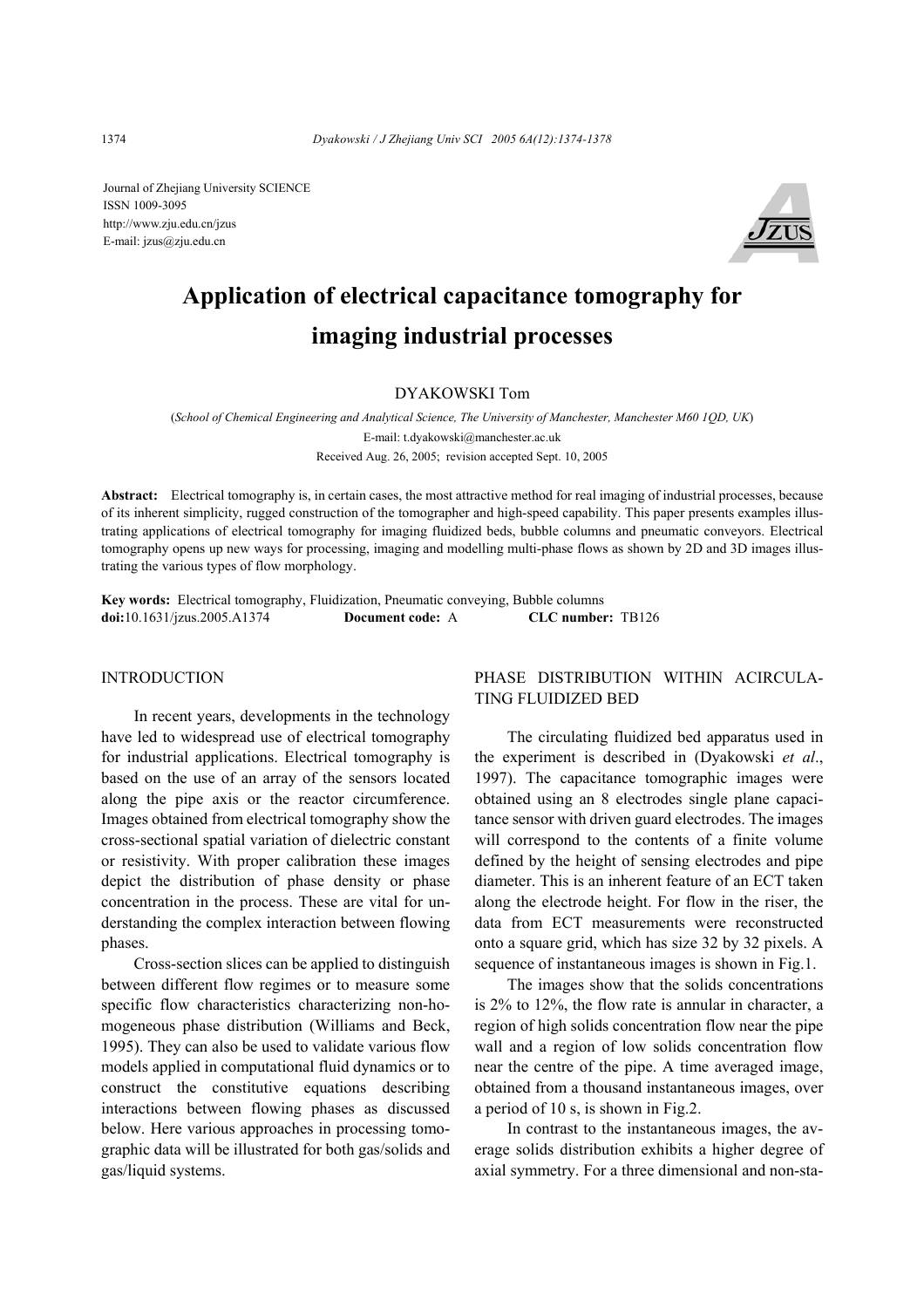

**Fig.1 Instantaneous solids distribution profiles** 



**Fig.2 Time average solids distribution profile** 

tionary multiphase flow, it will be modelled by composite-average equations. These are based on the space/time or time/space averaging operators. For a two-phase flow, the following formula expresses the equivalence between the two types of operators:

$$
\frac{1}{A} \iint_A \left[ \frac{1}{T} \int_T X(r,t) dt \right] dA = \frac{1}{T} \int_T \left[ \frac{1}{A} \iint_A X(r,t) dA \right] dt \quad (1)
$$

where symbols *A* and d*A* refer to the cross sectional area, *T* and d*t* refer to the time interval. This equation simply implies that the same information (in an average sense) can be obtained in two ways. The first way is to perform a set of measurements by a local probe inserted into the flow. Here, the sensor would have to be traversed through all point in the space domain and each individual measurement would have to last a representative period. The second way is to perform "cross-sectional" measurements (such as tomographic) over a single period *T*. It is clear that the latter represents a more effective method of investigating complex processes.

Pugsley *et al*.(2003) studied the dynamics of gas/solids flow within a circulating fluidized riser with an internal diameter of 14 cm. The experimental results were obtained for a mixture of placebo pharmaceutical granules with particle density of 1.1  $g/cm<sup>3</sup>$ and particle size ranging from 40 µm to greater than 3 mm in diameter. They validated the results from the ECT system by comparing the reconstructed images to the images obtained from a fibre optic probe. This study showed that the time-averaged results from both imaging techniques (as shown in Fig.3) are in agreement for the bubbling mode for gas superficial velocities above 0.25 m/s. The authors state that their findings are consistent with earlier results (Dyakowski *et al*., 1997), showing that the ECT system works better in dense beds. On the other hand, the instantaneous measurements obtained by both techniques show poor agreement, which the authors suggest might be caused by the difference in measured volumes:  $0.002 \text{ cm}^3$  for the optical fibre and  $0.77$  $\text{cm}^3$  for the ECT. The volumes through which capacitance measurements were taken are much larger than the voxel volume, but it should be emphasised that the voxel size does not affect the accuracy of the reconstructed image. For a given electrode arrangement, the number and size of voxels can be varied somewhat independently of the number and size of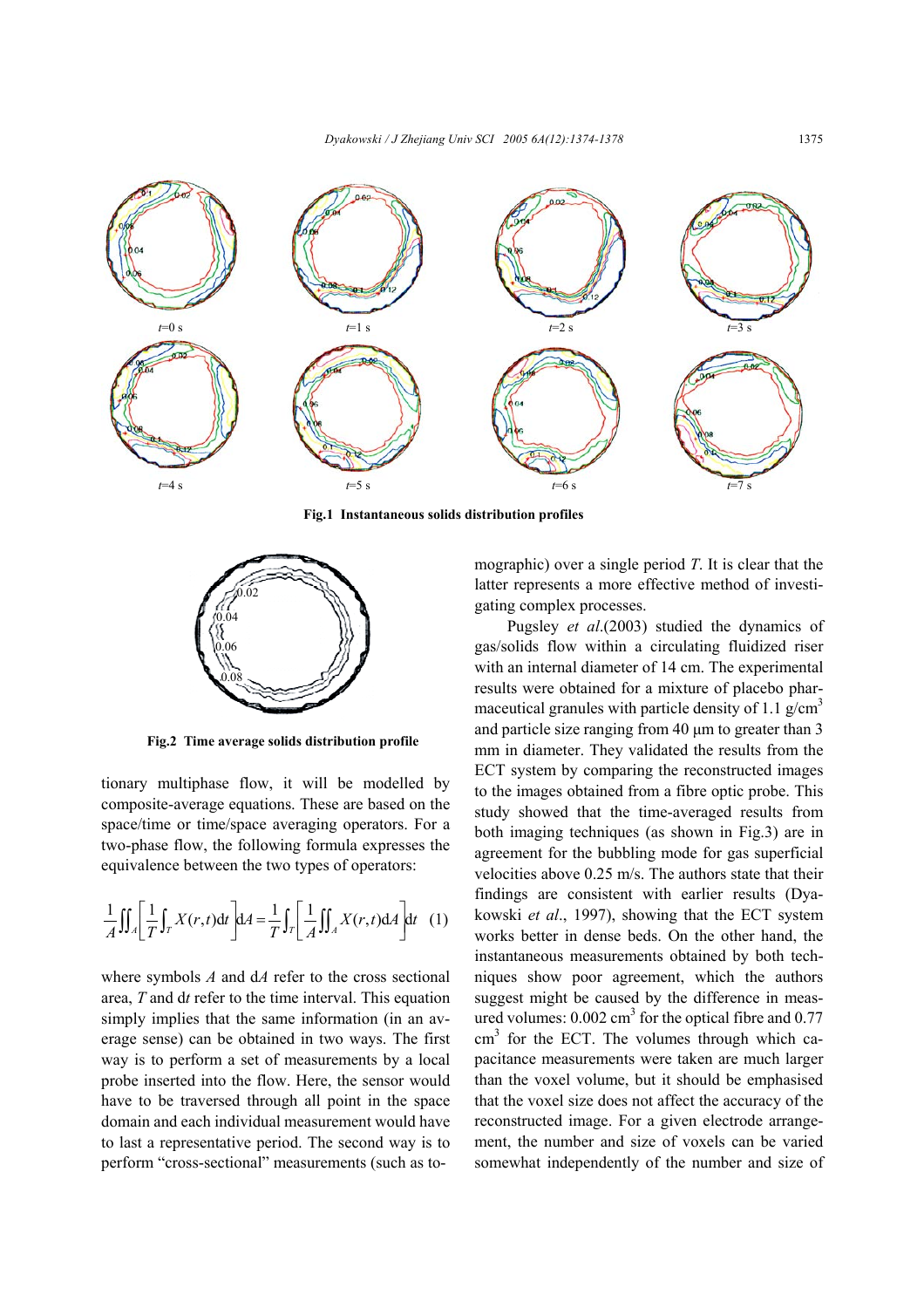electrodes. Therefore, the special resolution is mainly a function of the geometry of the electrodes as discussed by Wang (1998).



**Fig.3 Comparison of radial voidage profiles measured with ECT and fibre optic probe in the circulating fluidised riser containing FCC catalyst (diameter 80 µm) (Pugsley** *et al***., 2003). (a) Riser solids mass flux**  148  $\text{kg/(m}^2\text{-s})$  and superficial gas velocity 4.7 m/s; (b) **Riser** solids mass flux 264 kg/( $m^2$ ·s)

Bubble diameters and rise velocities within a bubbling fluidized bed have been measured by Halow and Nicoletti (1992), Halow *et al*.(1993), Wang *et al*.(1995), Makkawi and Wright (2004), White (2003), and McKeen and Pugsley (2003). Knowledge of these two parameters is critical for a better modelling of gas-solids interactions as discussed by McKeen and Pugsley (2003). The authors claim that predictions from their modified two-fluid model are in good agreement with experimental results.

The application of an ECT system for imaging gas-solids flow patterns within a dipleg was discussed by Wang (1998). The results showed that solids falling down from a cyclone distribute themselves into an annular shape around the wall of the dipleg and also into the centre of the dipleg. Except for the region near the wall, the time and cross-sectional average solids volume fraction distributions compared well with those obtained from the literature correlations as shown in Fig.4.



**Fig.4 Comparison of time average solids distribution with the literature data (Wang, 1998) solids mass flux**   $225 \text{ kg/(m}^2 \cdot \text{s)}$ 

## PHASE DISTRIBUTION WITHIN BUBBLE **COLUMN**

George *et al*.(2000) studied the dynamics of gas/liquid churn-turbulent flows in a vertical column with an inner diameter of 19 cm. The measurements were taken at a distance of 97 cm from the gas inlet. Variations in conductivity were minimised by keeping the liquid at a nearly constant temperature  $(\pm 0.2)$ °C). Churn-turbulent measurements were taken for five gas flow rates (420, 830, 1250, 1670 and 2500  $\text{cm}^3\text{/s}$ ) through a vertical column filled with water; the corresponding superficial gas velocities were within the range of 1.5 to 8.8 cm/s. The results from electrical tomography were compared with gamma-densitometry tomography measurements. An example of the comparison of time averaged gas volume fractions between these two techniques is shown in Fig.5. The authors claim that the average cross-sectional values and radial profiles from both methods agreed to within 1% of gas void fraction. Such a good agreement was achieved despite the large difference in collection times for both methods (about 23 min for gamma tomography but less than 20 s for electrical tomography).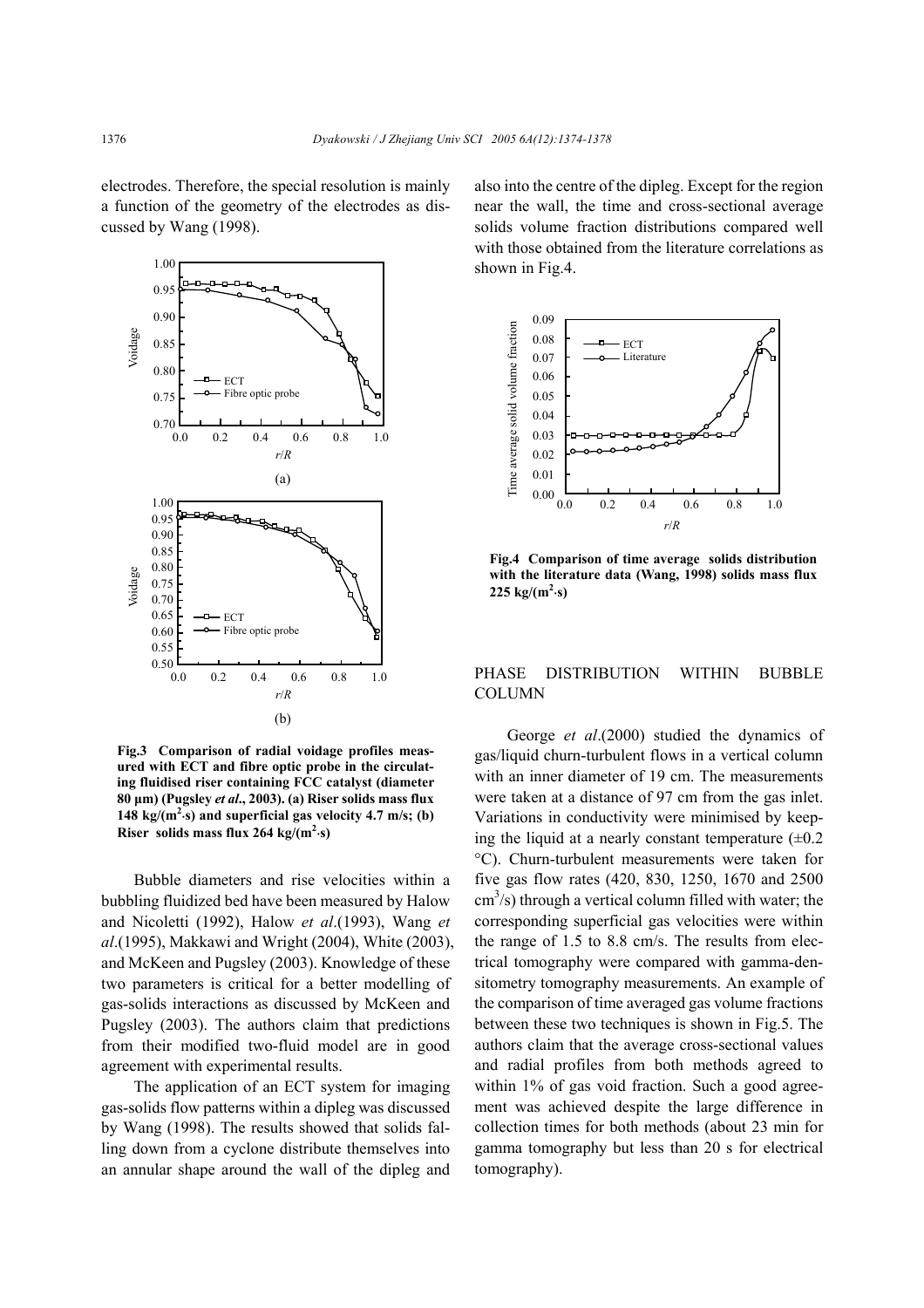

**Fig.5 Comparison of symmetric radial gas volume fraction profiles from gamma densitometry tomography and electrical tomography; gas volume flow rate 830 cm3 /s (George** *et al***., 2000)**

Successive imaging frames, taken at a single level, represent how the phase distribution varies with time at a particular location. Assuming that the investigated fluid is flowing with constant velocity along the channel axis while the measurements are taken, a 3D representation of the phase distribution can be constructed. This can be done either in an arbitrary scale or by relating the scale to the product of fluid velocity and imaging time. The latter needs a method of measuring fluid velocity, which can be obtained, for example, from a twin-plane tomographic system.

The effect of air velocity and the presence of solids on a 3D air bubble flow structure in a gas liquid column were studied by Warsito and Fan (2001; 2003). The results were obtained for two types of dielectric fluids (Norpar 15 and Paratherm) and polystyrene beads whose permittivity is close to that of Paratherm. The measurements were taken from a vertical column of 0.1 m internal diameter and 1 m height. The gas distributor was a single nozzle with a diameter of 0.5 cm. A twin-plane sensor using 12 electrodes for each plane was applied and the distance of plane 1 and plane 2 from the distributor was 10 cm and 15 cm, respectively. A modified Hopfield dynamic neural network algorithm was applied for data reconstruction.

The effect of air velocity on the bubble break-up and coalescence, for Norpar 15, is shown in Fig.6. The authors conclude that for smaller bubbles the tomograms provide information on the amount of the dispersed phase (solids concentration or gas voidage,



**Fig.6 The effect of air velocity on the bubble size and trajectory for bubbles ascending through Norpar 15 as discussed in Warsito and Fan (2001; 2003)** 

or gas hold-up within a gas-liquid system).

3D flow structures based on tomographic measurements can be validated by using photographs as discussed elsewhere (Jaworski and Dyakawski, 2001). Of course, on the fundamental level, the information obtained from the flow visualisation (photographs) is different from that obtained by combing tomographic images. Whereas the photographs show the spatial information at a given instant, the tomographic results represent the temporal changes at a given spatial location (that of the sensor). The two approaches would be equivalent only if the flow structures were "frozen" while moving along the pipe. Although this is not necessarily true, it is worth noting the apparent similarities between the photographs and the tomographic data. Of course, using a twin-plane tomographic system allows obtaining the time delay between the appearance of slugs in respective planes and therefore the propagation velocity of slugs. The length of the slug can then be calculated as the time that the slug was present on one of the planes multiplied by the propagation velocity. It is apparent that, despite difficulties encountered in the ECT system measurements (reconstruction algorithm errors, averaging along the electrodes), the technique can provide unique information about the structure and evolution of three-dimensional and unsteady gas-solids flows.

A photograph and constructed image of the slug